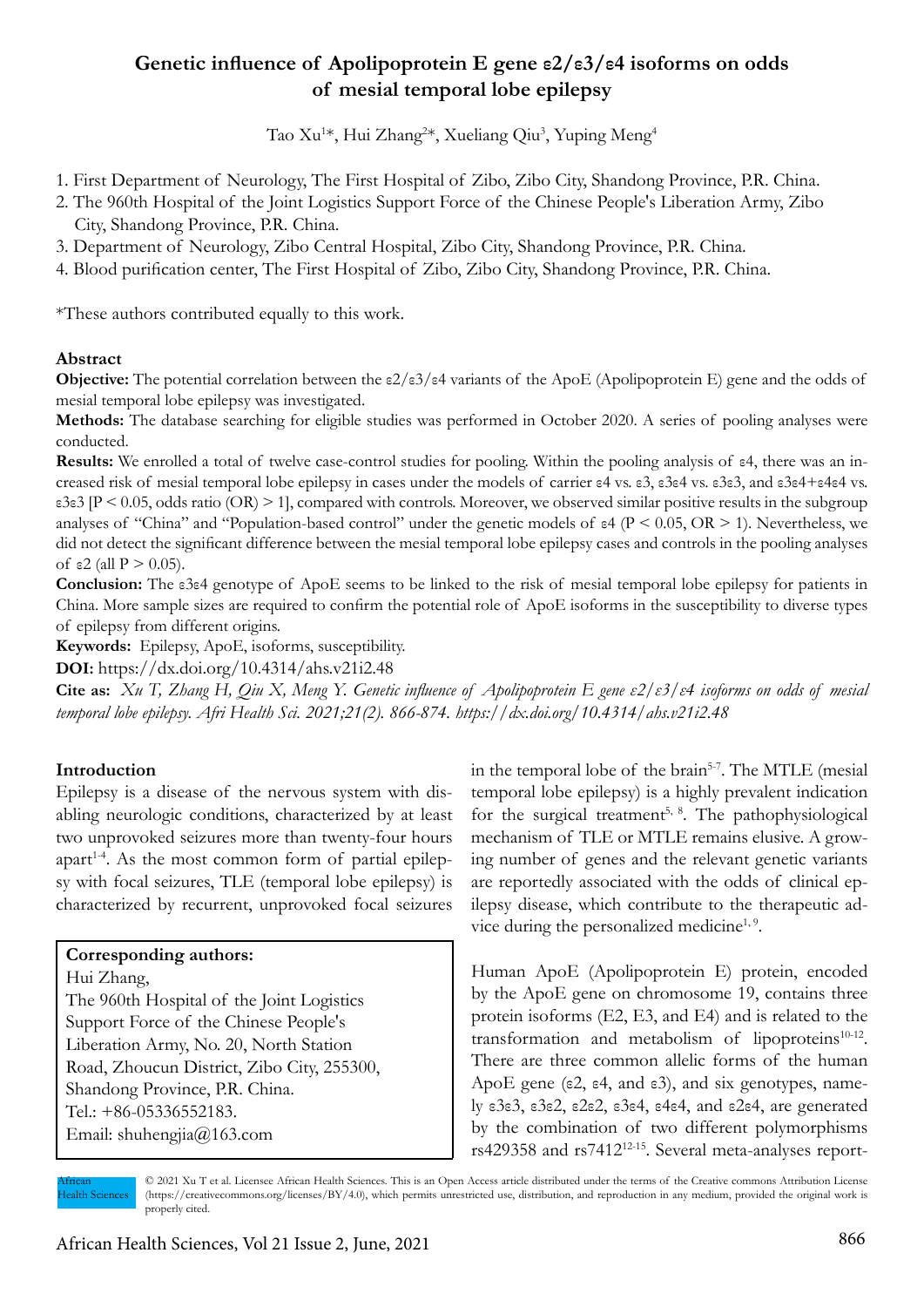ed the statistical genetic relationship between the ApoE ε4 carrier and the risk of PD (Parkinson disease)13 or FTLD (frontotemporal lobar degeneration)<sup>14</sup>. Herein, we are interested in investigating whether ε2/ε3/ε4 isoforms of the ApoE gene is associated with the odds of TLE/MTLE, based on the available evidence<sup>16-27</sup>.

In the present study, we pooled the data of twelve eligible case-control studies to analyze the genetic correlation between ApoE ε2/ε3/ε4 isoforms and the susceptibility to the mesial temporal lobe epilepsy.

# **Materials and methods Study identification**

We tried to retrieve four databases, including PubMed, Embase (Excerpta medica database), Wanfang, CNKI (china national knowledge infrastructure), for the identification of relevant case-control studies, until October 2020. The searching terms were shown in Table S1.

# **Screening criteria**

Then, we excluded the records using the following criteria: (1) duplicate studies; (2) case report, meta-analysis, or review article; (3) meeting abstract or animal data; (4), not ApoE isoforms, or not TLE/MTLE data; (5) without full genotype of genotypic or allelic frequency data. We tried to send emails to the authors for the missing data. The included studies should contain the distribution data of ε2, ε3, ε4 allele, or the genotype frequencies of "ε2/ε2", "ε2/ε3", "ε2/ε4", "ε3/ε3", "ε3/ ε4", "ε4/ε4" in both TLE/MTLE cases and negative controls. Besides, after the assessment of the NOS (Newcastle-Ottawa Scale) system, only the studies with high quality (NOS score  $\geq$ =5) were included.

# **Pooling analysis**

We extracted the basic information of the first author, publication year, country, ethnicity, genotype frequency, control source, genotyping assay, and sample size in each study. Then, we performed a series of pooling analyses under the genetic models of allelic ε4 vs. total (ε3+ε2+ε4), allelic ε4 vs. ε3, allelic ε2 vs. total (ε3+ε2+ε4), allelic ε2 vs. ε3, carrier ε4 vs. total, carrier ε4 vs. ε3, carrier ε2 vs. total, carrier ε2 vs. ε3, ε4ε4 vs. ε3ε3 (homozygote), ε3ε4 vs. ε3ε3 (heterozygote), ε2ε2 vs. ε3ε3 (homozygote), ε3ε2 vs. ε3ε3 (heterozygote), ε3ε4+ε4ε4 vs. ε3ε3 (dominant), ε4ε4 vs. ε3ε3+ε3ε4 (recessive), ε3ε2+ε2ε2 vs. ε3ε3 (dominant), and ε2ε2 vs. ε3ε3+ε3ε2 (recessive). After pooling analysis of at least three case-control studies, we obtained the PA (P-value of the association test) and the value of the OR (95% CI) [odds ratio (95 % confidence interval)].

For the heterogeneity test, we obtained the PH (P-value of Cochran's Q statistic) and I2 value. When PH < 0.05 or  $I2 > 50\%$ , the heterogeneity between studies was considered, and a random-effect model was applied for the DerSimonian and Laird statistics. If not, a fixed-effect model was for the Mantel-Haenszel statistics. Additionally, the subgroup analyses stratified by control source and country were performed.

# **Sensitivity and publication bias**

To assess the statistical stability of our pooling results, we performed a group of sensitivity analyses, in which each study was excluded sequentially. Besides, we employed both the Begg's test and Egger's test to evaluate publication bias. The presence of potential publication bias was considered when the P-value of Begg's / Egger's test (PB / PE) was larger than 0.05. Stata software (Stata Corporation, College Station, USA) was applied for the above analysis.

# **Results**

## **Study inclusion**

As indicated in Figure 1, we obtained 91 records from PubMed, 235 records from the Embase, 26 records from the Wanfang, 15 records from the CNKI database. Then, based on our exclusion criteria, we excluded the 96 duplicates and other 235 unsuitable records. In total, 36 full-text articles were evaluated for eligibility. We then removed 24 articles because of "without full genotypic or allelic frequency data". Finally, twelve eligible case-control studies16-27 with high-quality (NOS score >=5) were included. Of them, NOS scores of nine studies were larger than seven. We listed the basic information in Table 1. It should be noted that only the data of allelic frequency of ε3/ε2/ε4 was extracted from one study16, which was only used for the pooling analysis under the allelic model.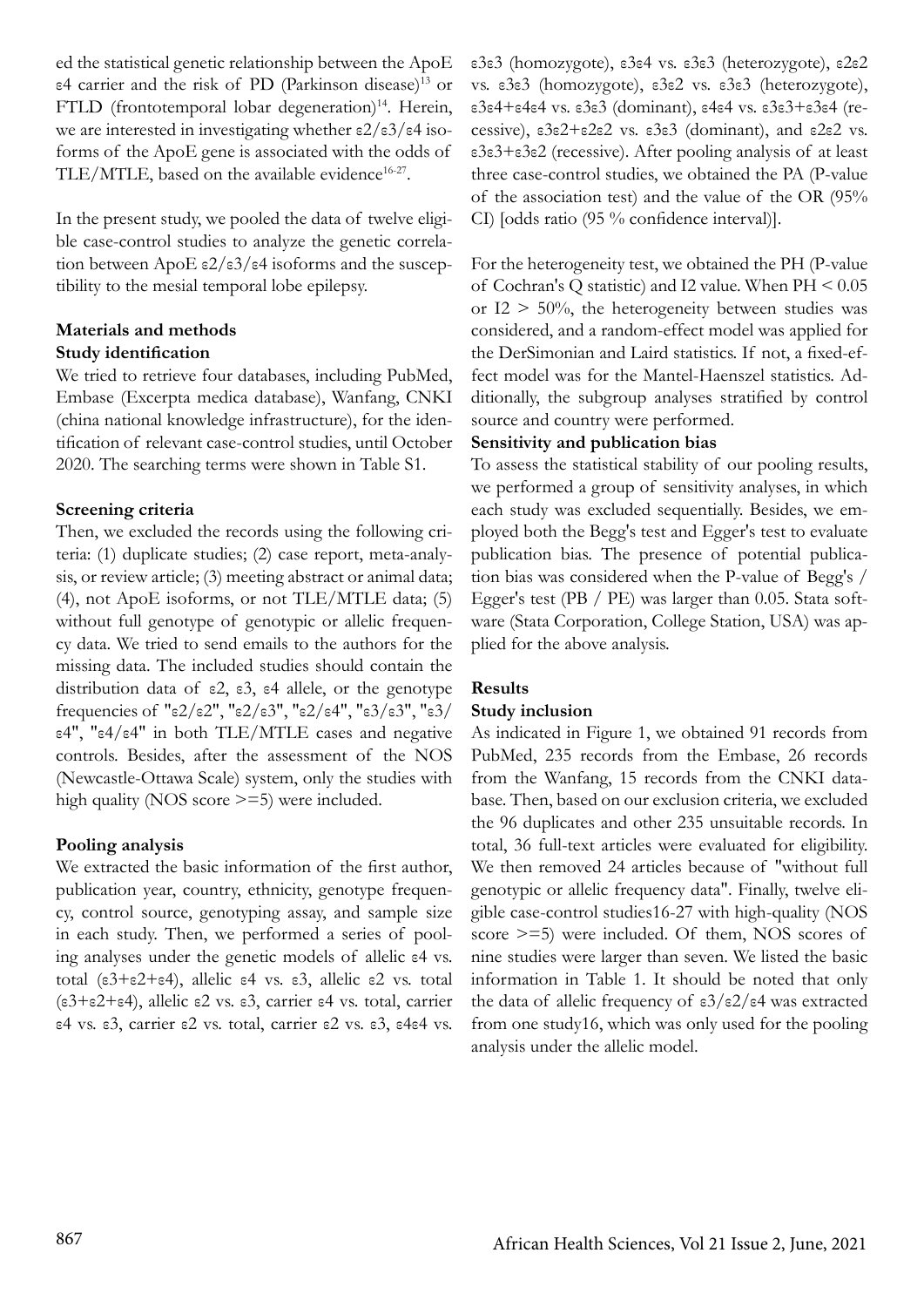

Figure 1 . Flow chart for study identification.

**Table 1.** Basic information data

| First author,<br>Year | Country  | Ethnicity | e2e2/e2e3/e2e4/<br>е3е3/е3е4/е4е4 | <b>Disease</b> | e2e2/e2e3/e2e4/<br>е3е3/е3е4/е4е4                                                                                                                             | Control<br>Source | genotyping<br>assay | <b>NOS</b> |
|-----------------------|----------|-----------|-----------------------------------|----------------|---------------------------------------------------------------------------------------------------------------------------------------------------------------|-------------------|---------------------|------------|
| Cavalleri, 2005       | UK       | Caucasian | $230/20/36*$                      | TLE            | 469/57/108*                                                                                                                                                   | PB                | gene                | 6          |
|                       |          |           |                                   |                |                                                                                                                                                               |                   | sequencing          |            |
| Fu, 2010              | China    | Asian     | 6/91/9/358/88/8                   | TLE            | 8/106/6/344/91/                                                                                                                                               | PB                | PCR-RFLP            | 8          |
|                       |          |           |                                   |                | 3                                                                                                                                                             |                   |                     |            |
| Gambardella,          | Italy    | Caucasian | 0/13/2/101/21/1                   | TLE            | 1/38/3/227/27/1                                                                                                                                               | PB                | one-                | 8          |
| 2005                  |          |           |                                   |                |                                                                                                                                                               |                   | stage PCR           |            |
| Gambardella,          | Italy    | Caucasian | 0/8/0/50/5/0                      | TLE            | 1/31/2/166/19/1                                                                                                                                               | PB                | PCR-RFLP            | 8          |
| 1999                  |          |           |                                   |                |                                                                                                                                                               |                   |                     |            |
| <b>Huang</b> , 2015   | China    | Asian     | 3/2/0/27/13/1                     | <b>MTLE</b>    | 0/3/0/13/3/0                                                                                                                                                  | H B               | PCR-RFLP            | 5          |
|                       |          |           |                                   |                |                                                                                                                                                               |                   |                     |            |
| <b>Kumar</b> , 2006   | India    | Asian     | 0/1/0/46/9/2                      | TLE            | 0/3/0/46/7/1                                                                                                                                                  | PB                | PCR-RFLP            | 8          |
| Leal, 2017            | Portugal | Caucasian | 0/15/3/133/37/0                   | <b>MTLE</b>    | 0/40/3/248/50/1                                                                                                                                               | PB                | PCR-RFLP            | 7          |
| Li, 2007              | China    | Asian     | 1/12/0/64/17/0                    | <b>MTLE</b>    | 0/11/1/78/12/0                                                                                                                                                | PB                | gene sequen         | 7          |
|                       |          |           |                                   |                |                                                                                                                                                               |                   | cing                |            |
| Li, 2016              | China    | Asian     | 3/39/2/209/55/0                   | <b>MTLE</b>    | 1/33/2/230/36/0                                                                                                                                               | PB                | gene sequen         | 7          |
|                       |          |           |                                   |                |                                                                                                                                                               |                   | cing                |            |
| Salzmann,             | France   | Caucasian | 0/9/1/72/27/0                     | <b>MTLE</b>    | 0/25/5/151/43/3                                                                                                                                               | PB                | PCR-RFLP            | 7          |
| 2008                  |          |           |                                   |                |                                                                                                                                                               |                   |                     |            |
|                       |          |           |                                   |                |                                                                                                                                                               |                   |                     |            |
| Song, 2016            | China    | Asian     | 0/8/51/0/10/0                     | TLE            | 0/15/12/0/18/3                                                                                                                                                | PB                | gene sequen         | 8          |
|                       |          |           |                                   |                |                                                                                                                                                               |                   | cing                |            |
| Yeni, 2005            | Turkey   | Asian     | 5/4/1/30/6/1                      | <b>MTLE</b>    | 10/13/0/30/4/5<br>TLE, temporal lobe epilepsy; MTLE, mesial temporal lobe epilepsy; PB, population-based; HB, hospital-based; PCR, polymerase chain reaction; | H B               | PCR-RFLP            | 6          |

RFLP, restriction fragment length polymorphism; NOS: Newcastle-Ottawa Scale;\*, the allelic frequency of ε3 /ε2 /ε4.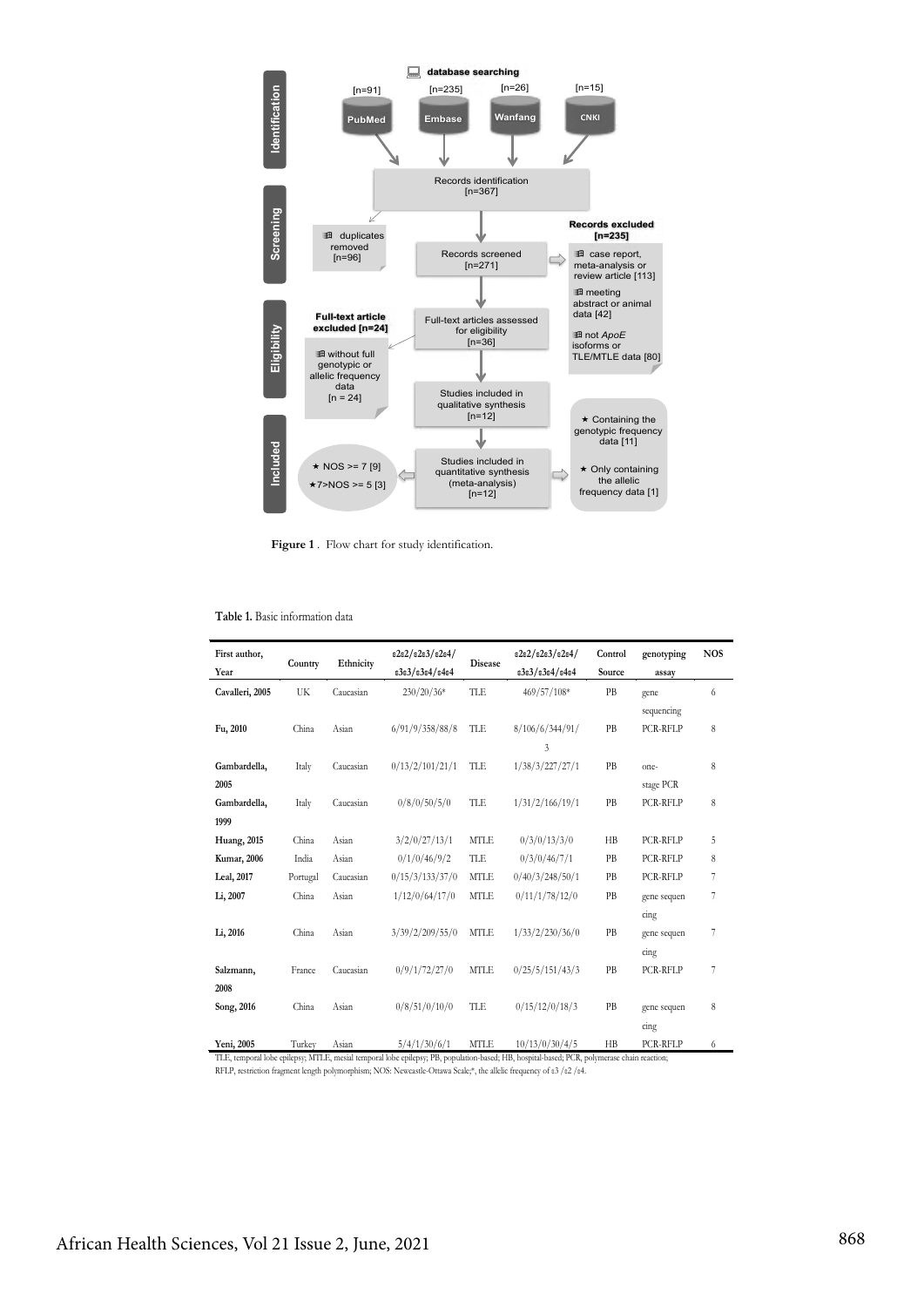#### **Meta-analysis data of ε4**

As shown in Table S2, there were a total of twelve studies (1,823 cases and 2,551 controls) in the pooling analysis of TLE under the models of allelic ε4 vs. total and allelic ε4 vs. ε3. No significant statistical difference between the TLE patients and negative controls was detected (Table S2, PA >0.05). For the meta-analysis under the carrier ε4 vs. total and carrier ε4 vs. ε3 models (Table 2), eleven studies with 1,680 cases and 2,234 controls were enrolled. We observed an increased risk of TLE in cases, compared with controls, under the genetic models of carrier  $\varepsilon$ 4 vs. total (Table 2, PA = 0.009, OR=1.24), carrier ε4 vs. ε3 (Table 2, PA = 0.001, OR=1.32), ε3ε4 vs. ε3ε3 (Table 3, PA = 0.011, OR=1.27), ε3ε4+ε4ε4 vs. ε3ε3 (Table S3, PA = 0.008, OR=1.28). These sug-

gested that the ε3ε4 genotype of the ApoE gene was likely to be linked to the odds of TLE. Two factors of control source (population-based, PB), country (China) were then applied in our subgroup analyses. As shown in Table 2, Table 3, Table S2, and Table S3, we observed similar significant statistical differences between TLE cases and controls in the subgroups of "TLE/PB" under the models of carrier ε4 vs. total, carrier ε4 vs. ε3, ε3ε4 vs. ε3ε3, ε3ε4+ε4ε4 vs. ε3ε3 (PA < 0.05, OR > 1). In the subgroup analysis of "TLE/China", there is an increased risk of TLE in cases under the models of carrier ε4 vs. ε3 (Table 2, PA =  $0.007$ , OR=1.35), allelic ε4 vs. total (Table S2, PA =  $0.045$ , OR=1.23), and allelic  $\varepsilon$ 4 vs. ε3 (Table S2, PA =  $0.018$ , OR=1.58), compared with controls. The forest plots for the subgroup analyses of TLE by country were shown in Figure 2.

|                        | Group       | study          | Association test  |             |          |       |         |
|------------------------|-------------|----------------|-------------------|-------------|----------|-------|---------|
| Comparison             |             |                | OR (95% CI)       | $P_{\rm A}$ | $\bf{z}$ | case  | control |
| carrier e4 vs. total   | <b>TLE</b>  | 11             | 1.24(1.06, 1.47)  | 0.009       | 2.64     | 1,680 | 2,234   |
|                        | TLE/PB      | 9              | 1.24(1.05, 1.46)  | 0.013       | 2.48     | 1,587 | 2,153   |
|                        | TLE/China   | 5              | 1.22 (0.98, 1.51) | 0.071       | 1.81     | 1,077 | 1,029   |
|                        | <b>MTLE</b> | 6              | 1.35(1.06, 1.72)  | 0.015       | 2.44     | 792   | 1,054   |
|                        | MTLE/PB     | $\overline{4}$ | 1.34(1.04, 1.73)  | 0.022       | 2.28     | 699   | 973     |
|                        | MTLE/China  | 3              | 1.49 (1.03, 2.15) | 0.033       | 2.13     | 448   | 423     |
| carrier e4 vs. e3      | TLE         | 11             | 1.32(1.11, 1.56)  | 0.001       | 3.23     | 1,680 | 2,234   |
|                        | TLE/PB      | 9              | 1.31(1.11, 1.56)  | 0.002       | 3.13     | 1,587 | 2,153   |
|                        | TLE/China   | 5              | 1.35(1.08, 1.68)  | 0.007       | 2.68     | 1,077 | 1,029   |
|                        | <b>MTLE</b> | 6              | 1.34(1.05, 1.71)  | 0.017       | 2.39     | 792   | 1,054   |
|                        | MTLE/PB     | $\overline{4}$ | 1.34(1.04, 1.72)  | 0.024       | 2.26     | 699   | 973     |
|                        | MTLE/China  | 3              | 1.51(1.05, 2.18)  | 0.028       | 2.20     | 448   | 423     |
| carrier $e2$ vs. total | <b>TLE</b>  | 11             | 0.91(0.76, 1.09)  | 0.296       | 1.05     | 1,680 | 2,234   |
|                        | TLE/PB      | 9              | 0.94(0.78, 1.12)  | 0.467       | 0.73     | 1,587 | 2,153   |
|                        | TLE/China   | 5              | 1.03(0.83, 1.27)  | 0.803       | 0.25     | 1,077 | 1,029   |
|                        | MTLE        | 6              | 0.88(0.68, 1.18)  | 0.425       | 0.80     | 792   | 1,054   |
|                        | MTLE/PB     | $\overline{4}$ | 0.96(0.71, 1.29)  | 0.779       | 0.28     | 699   | 973     |
|                        | MTLE/China  | 3              | 1.15(0.78, 1.71)  | 0.483       | 0.70     | 448   | 423     |
| carrier e2 vs. e3      | TLE         | 11             | 0.96(0.71, 1.30)  | 0.776       | 0.28     | 1,680 | 2,234   |
|                        | TLE/PB      | 9              | 1.02(0.74, 1.41)  | 0.906       | 0.12     | 1,587 | 2,153   |
|                        | TLE/China   | 5              | 1.34(0.79, 2.26)  | 0.280       | 1.08     | 1,077 | 1,029   |
|                        | MTLE        | 6              | 0.89(0.67, 1.17)  | 0.392       | 0.86     | 792   | 1,054   |
|                        | MTLE/PB     | 4              | 0.96(0.71, 1.29)  | 0.775       | 0.29     | 699   | 973     |
|                        | MTLE/China  | 3              | 1.16(0.78, 1.73)  | 0.452       | 0.75     | 448   | 423     |

TLE, temporal lobe epilepsy; PB, population-based control; MTLE, mesial temporal lobe epilepsy;

OR, odds ratio; CI, confidence interval; *P*A, *P*-value in association test.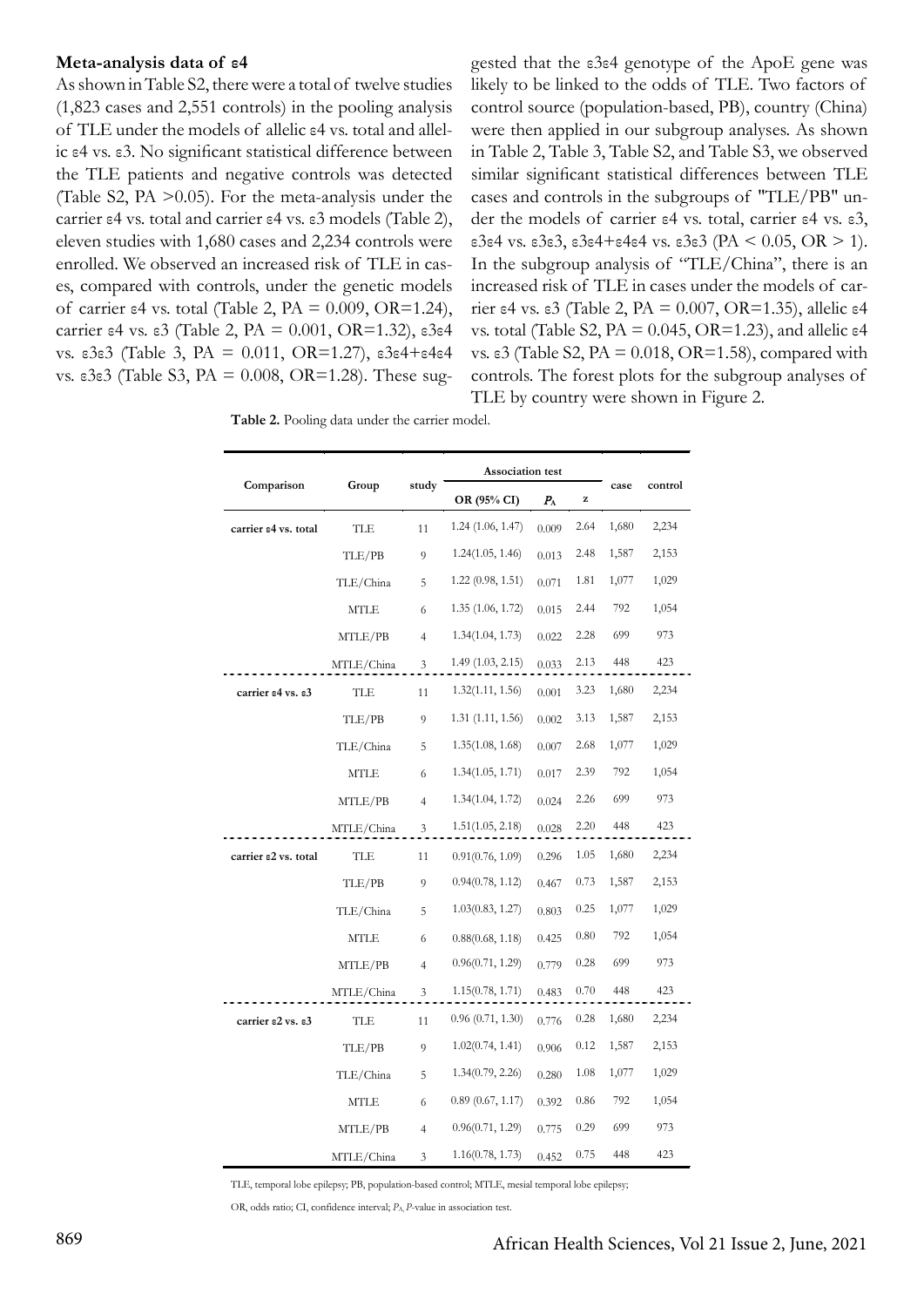**Table 3.** Pooling data under the homozygotic and heterozygotic models.

|               | Group       | study          | <b>Association</b> test |             |      |       |         |
|---------------|-------------|----------------|-------------------------|-------------|------|-------|---------|
| Comparison    |             |                | OR (95% CI)             | $P_{\rm A}$ | z    | case  | control |
| e4e4 vs. e3e3 | <b>TLE</b>  | $\overline{7}$ | 1.53(0.67, 3.47)        | 0.312       | 1.01 | 999   | 1,445   |
|               | TLE/PB      | 6              | 1.53(0.66, 3.58)        | 0.324       | 0.99 | 958   | 1,429   |
|               | <b>MTLE</b> | 3              | 0.56(0.11, 3.06)        | 0.518       | 0.65 | 310   | 512     |
| e3e4 vs. e3e3 | <b>TLE</b>  | 9              | 1.27(1.06, 1.54)        | 0.011       | 2.54 | 1,344 | 1,801   |
|               | TLE/PB      | 8              | 1.26(1.04, 1.53)        | 0.016       | 2.41 | 1,303 | 1,785   |
|               | TLE/China   | $\overline{4}$ | 1.21(0.94, 1.55)        | 0.135       | 1.50 | 840   | 810     |
|               | <b>MTLE</b> | 5              | 1.52(1.17, 1.97)        | 0.002       | 3.12 | 655   | 868     |
|               | MTLE/PB     | $\overline{4}$ | 1.50(1.15, 1.96)        | 0.003       | 1.02 | 614   | 852     |
|               | MTLE/China  | 3              | 1.73(1.18, 2.54)        | 0.006       | 2.76 | 386   | 372     |
| e2e2 vs. e3e3 | TLE         | 6              | 1.21(0.56, 2.63)        | 0.630       | 0.48 | 987   | 1,291   |
|               | TLE/PB      | 5              | 1.09(0.48, 2.46)        | 0.842       | 0.20 | 955   | 1,275   |
|               | TLE/China   | $\overline{4}$ | 1.26(0.55, 2.89)        | 0.585       | 0.55 | 815   | 827     |
|               | <b>MTLE</b> | 3              | 3.42(0.70, 16.73)       | 0.129       | 1.52 | 360   | 369     |
|               | MTLE/China  | 3              | 3.42(0.70, 16.73)       | 0.129       | 1.52 | 360   | 369     |
| e3e2 vs. e3e3 | <b>TLE</b>  | 9              | 0.87(0.71, 1.07)        | 0.188       | 1.32 | 1,263 | 1,804   |
|               | TLE/PB      | 8              | 0.88(0.72, 1.08)        | 0.231       | 1.20 | 1,231 | 1,788   |
|               | TLE/China   | $\overline{4}$ | 0.95(0.74, 1.22)        | 0.685       | 0.41 | 815   | 827     |
|               | <b>MTLE</b> | 5              | 0.97(0.71, 1.33)        | 0.853       | 0.19 | 589   | 833     |
|               | MTLE/PB     | $\overline{4}$ | 1.00(0.73, 1.38)        | 0.243       | 0.01 | 557   | 817     |
|               | MTLE/China  | 3              | 1.22(0.80, 1.86)        | 0.362       | 0.91 | 360   | 369     |

TLE, temporal lobe epilepsy; PB, population-based control; MTLE, mesial temporal lobe epilepsy;

OR, odds ratio; CI, confidence interval;  $P_A$ , *P*-value in association test.



**Figure 2.** Subgroup analysis of TLE by country under the models of  $\varepsilon$ 4. (a) allelic  $\varepsilon$ 4 vs.  $\varepsilon$ 3; (b) carrier  $\varepsilon$ 4 vs. the models of ε4. (a) allelic ε4 vs. ε3; (b) carrier ε4 vs. ε3; (c) ε3ε4 vs. ε3ε3; (d) ε3ε4+ε4ε4 vs. ε3ε3. The data of the "China" subgroup was marked with a rectangle.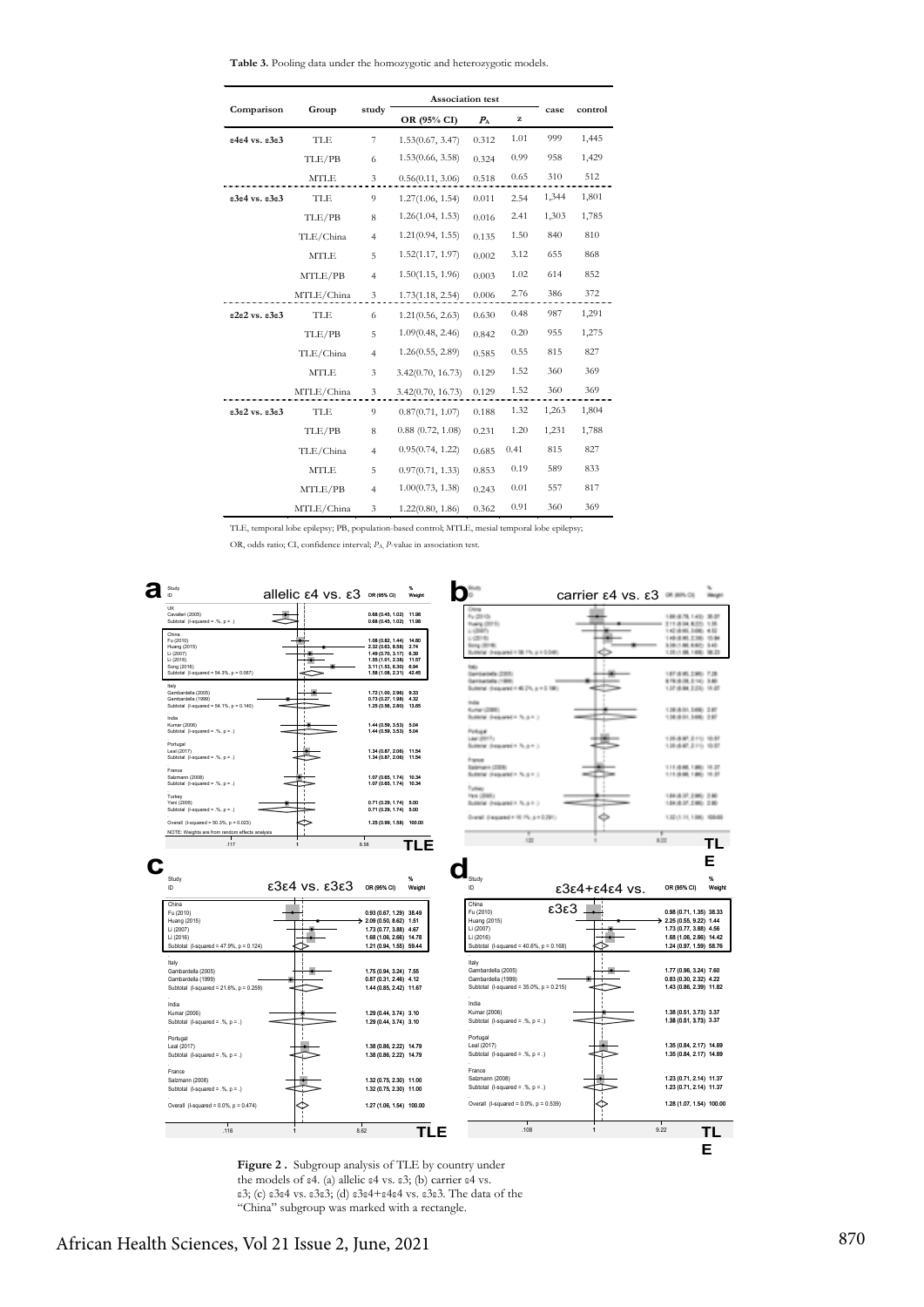Further, we performed a series of pooling analyses of ε4, only including the data of MTLE cases. Compared with controls, there was an increased risk of MTLE in cases under the models of carrier ε4 vs. total (Table 2, PA = 0.015, OR = 1.35), carrier  $\varepsilon$ 4 vs.  $\varepsilon$ 3 (Table 2, PA = 0.017, OR =1.34), ε3ε4 vs. ε3ε3 (Table 3, PA = 0.002, OR =1.52), allelic  $\varepsilon$ 4 vs. total (Table S2, PA = 0.026, OR =1.29), allelic ε4 vs. ε3 (Table S2, PA = 0.020, OR =1.31), ε3ε4+ε4ε4 vs. ε3ε3 (Table S3, PA = 0.003, OR =1.49). Also, we observed similar positive conclusions in the subgroup analysis of "MTLE/PB" and "MTLE/ China" (Table 2-3, Table S2-S3, all PA <0.05, OR >1). The forest plots for the subgroup analyses of MTLE by country were shown in Figure 3 . Thus, ε3ε4 genotype is more likely to be associated with the susceptibility of Chinese patients to the mesial temporal lobe epilepsy.



**Figure 3.** Subgroup analysis of MTLE by country under the models of ε4. (a) allelic ε4 vs. ε3; (b) carrier ε4 vs. ε3; (c) ε3ε4 vs. ε3ε3; (d) ε3ε4+ε4ε4 vs. ε3ε3. The data of the "China" subgroup was marked with a rectangle. **Figure** 

#### **Meta-analysis data of ε2**

For the pooling analysis of ε2, we did not detect a significant difference between the TLE/MTLE cases and negative controls under the models of carrier ε2 vs. total, carrier ε2 vs. ε3, ε2ε2 vs. ε3ε3, ε3ε2 vs. ε3ε3, allelic ε2 vs. total, allelic ε2 vs. ε3, ε3ε2+ε2ε2 vs. ε3ε3, ε2ε2 vs. ε3ε3+ε3ε2 (Table 2-3, Table S2-S3, all PA > 0.05). Also, no positive conclusions were observed in the subgroup analyses by the control source or country under any genetic model of ε2 (Table 2-3, Table S2-S3, all PA > 0.05). The forest plots for the subgroup analyses by

country were shown in Figure S1-S2. These suggested that ε2 allele, or ε3ε2, ε2ε2 genotype may not be strongly linked to the odds of TLE or MTLE.

#### **Heterogeneity analysis**

As shown in Table S4, we utilized a random-effect model (DerSimonian and Laird statistics) for the association test under the genetic models of carrier ε2 vs. ε3 (PH < 0.021, I2 = 52.6%), allelic ε4 vs. ε3 (PH = 0.023, I2 = 50.3%), and allelic  $\epsilon$ 2 vs.  $\epsilon$ 3 (PH = 0.009, I2  $= 56.4\%$ ), respectively. And a fixed-effect model (Man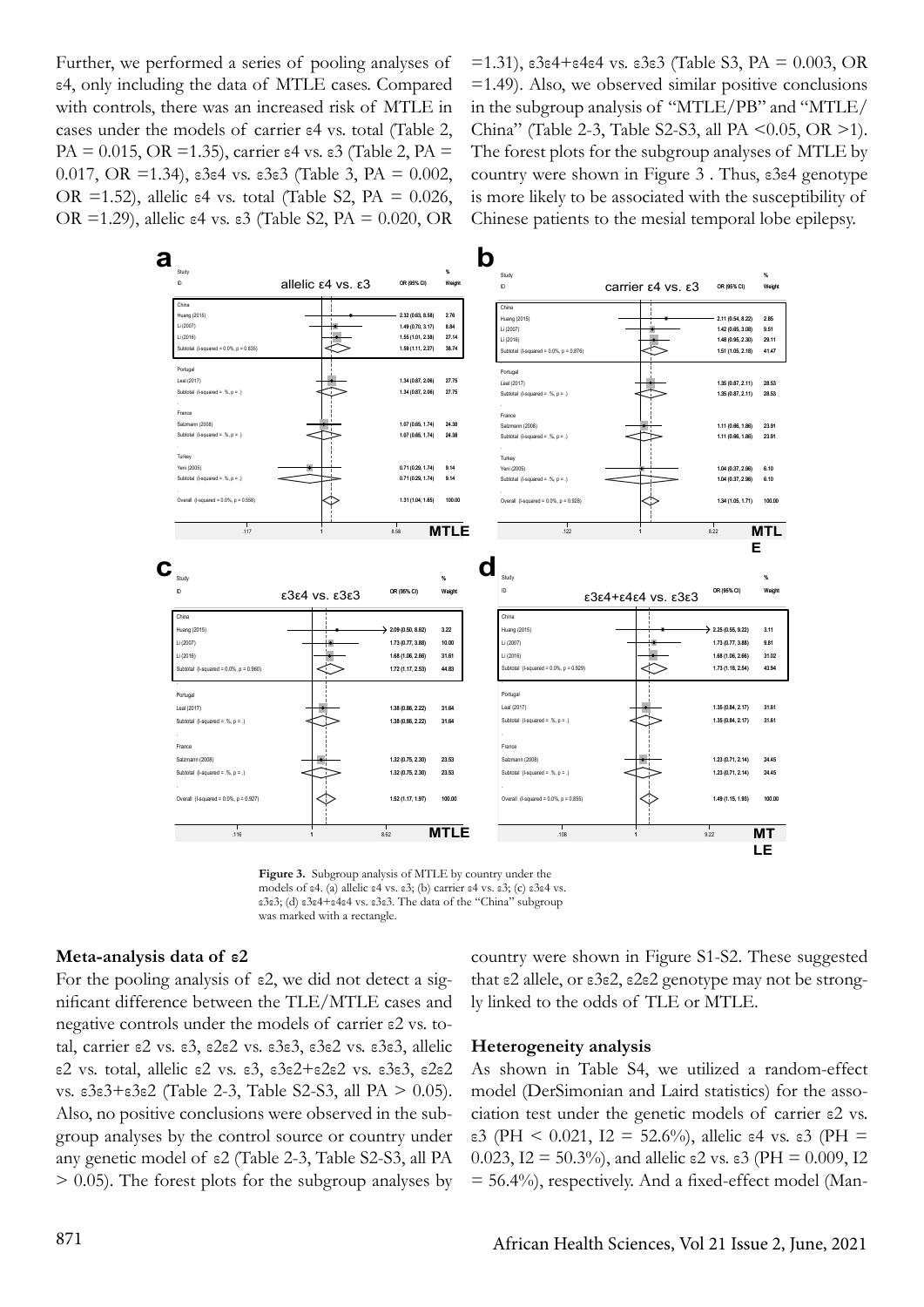tel-Haenszel statistics) was applied for others, due to the lack of between-study heterogeneity (Table 4, PH > 0.05 and I2 < 50.0 %).

## **Sensitivity and publication bias**

Our results of sensitivity analysis indicated the statistical stability of the above conclusions. We showed the data of the carrier models (carrier ε4 vs. total; carrier ε4 vs. ε3; carrier ε2 vs. total; carrier ε2 vs. ε3.) as examples in Figure S3. As shown in Table S4, we did not observe significant publication bias in all comparisons (PB>0.05, PE>0.05). Figure S4 presents the publication bias plots in Egger's test under the carrier models (carrier ε4 vs. total; carrier ε4 vs. ε3; carrier ε2 vs. total; carrier ε2 vs. ε3) as examples.

# **Discussion**

No statistical differences in ApoE  $\epsilon$ 4 allelic frequencies between MTLE-HS (mesial temporal lobe epilepsy with hippocampal sclerosis) cases and patients and healthy controls were detected; ApoE $\epsilon$ 4 carriers may be related to earlier MTLE-HS onset in Portugal<sup>22</sup>. ApoE ϵ4 allele was reportedly associated with the odds of Chinese NLMTLE (nonlesional mesial temporal lobe epilepsy)<sup>23</sup>, and TLE with prior trauma<sup>17</sup>. Nevertheless, the ApoE€4 allele was reportedly unrelated to the onset age of epilepsy, duration, or the silent period in the refractory TLE group<sup>17</sup>. Also, no genetic correlation between ApoE€4 isoform and the onset age or outcome after surgery of MTLE-HS was observed in Turkey<sup>27</sup>. The lack of the genetic role of ApoE isoform in the occurrence of nonlesional TLE cases in Italy was reported<sup>19</sup>. Thus, this issue merits the preformation of a meta-analysis.

There were eight studies included in a relevant meta-analysis of Kauffman, M. A. et al. in 2010, which evaluated the effect of ApoEϵ4 isoform on the age at onset of temporal lobe epilepsy28. In 2019, another meta-analysis containing nine studies reported that ApoE  $\epsilon$ 4 isoform is associated with a high susceptibility to Asian epilepsy cases $^{29}$ . In the present study, we enrolled the available eligible studies and used the different analysis strategies to explore the genetic role of the allelic and genotypic frequencies of ApoE ε2/ε3/ε4 isoforms in the risk of TLE or MTLE. After the database searching, we enrolled a total of twelve eligible case-control studies for the pooling analysis under a series of genetic models, namely allelic ε4 vs. total, allelic ε4 vs. ε3, allelic ε2 vs. total, allelic ε2 vs. ε3, carrier ε4 vs. total, carrier ε4 vs. ε3, carrier ε2 vs. total, carrier ε2 vs. ε3, ε4ε4vs. ε3ε3,

ε3ε4 vs. ε3ε3, ε2ε2 vs. ε3ε3, ε3ε2 vs. ε3ε3, ε3ε4+ε4ε4 vs. ε3ε3, ε4ε4 vs. ε3ε3+ε3ε4, ε3ε2+ε2ε2 vs. ε3ε3, and ε2ε2 vs. ε3ε3+ε3ε2. Our findings revealed that the ε3ε4 genotype of the ApoE gene is more likely to be linked to the odds of mesial temporal lobe epilepsy cases in China, which was considered statistically credible by the preformation of sensitivity analyses.

Despite this, we should consider the findings of our pooling analyses with precaution. There are insufficient cases and controls in some comparisons. For instance, even though we observed a statistical association between the ε3ε4 genotype of ApoE and an increased MTLE susceptibility for Chinese cases, only three case-control studies<sup>20, 23, 24</sup> were included for the pooling analysis. Although the lack of more considerable publication bias in all comparisons, less than ten case-control studies were included for the pooling analysis under the models of ε4ε4 vs. ε3ε3, ε3ε4 vs. ε3ε3, ε2ε2 vs. ε3ε3, ε3ε2 vs. ε3ε3, ε3ε4+ε4ε4 vs. ε3ε3, ε4ε4 vs. ε3ε3+ε3ε4, ε3ε2+ε2ε2 vs. ε3ε3, ε2ε2 vs. ε3ε3+ε3ε2. We observed a high level of between-study heterogeneity under the genetic models of carrier ε2 vs. ε3, allelic ε4 vs. ε3, and allelic ε2 vs. ε3.

Besides, the potential effect of non- $\epsilon$ 2/ $\epsilon$ 3/ $\epsilon$ 4 ApoE isoforms or the combined impact of ApoE isoforms with other variants, [e.g., ABCA7 (ATP Binding Cassette Subfamily A Member 7) rs4147929 or CD33 rs3865444, etc.], on the odds of TLE/MTLE should be considered when the more sample sizes were available. In addition, temporal lobe epilepsy is often accompanied by some other neurological pathologies, such as hippocampal sclerosis<sup>27, 30</sup>. The factors of clinical features should be fully considered for the adjusted estimation in the future as well.

## **Conclusion**

Taken together, our data suggested that the ε3ε4 genotype of the ApoE gene may be related to enhanced susceptibility to mesial temporal lobe epilepsy for patients in China. Large-scale publications are required to verify the role of more ApoE variants in the risk of cases with different types of epilepsy in other regions.

## **Conflict of interest**

We declare that we have no conflict of interest.

## **References**

1. Weber YG, Biskup S, Helbig KL, Von Spiczak S, Lerche H. The role of genetic testing in epilepsy di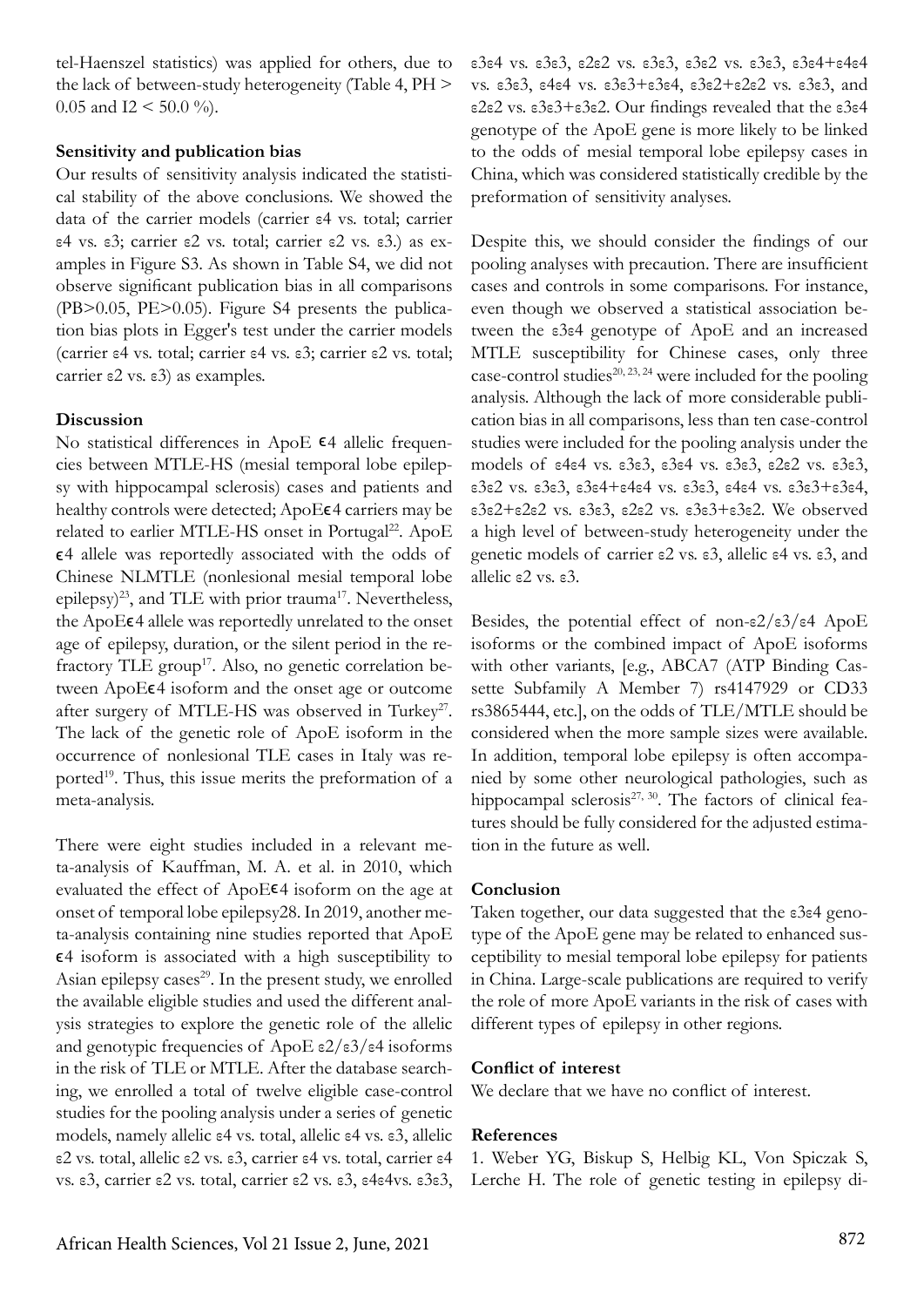agnosis and management. *Expert Rev Mol Diagn*. 2017; 17:739-750.

2. Singh A, Trevick S. The Epidemiology of Global Epilepsy. *Neurol Clin*. 2016; 34:837-847.

3. Stafstrom CE, Carmant L. Seizures and epilepsy: an overview for neuroscientists. *Cold Spring Harb Perspect Med*. 2015; 5: a022426.

4. Guerreiro CA. Epilepsy: Is there hope? *Indian J Med Res*. 2016; 144:657-660.

5. Muzumdar D, Patil M, Goel A, Ravat S, Sawant N, Shah U. Mesial temporal lobe epilepsy - An overview of surgical techniques. *Int J Surg*. 2016; 36:411-419.

6. Tramoni-Negre E, Lambert I, Bartolomei F, Felician O. Long-term memory deficits in temporal lobe epilepsy. *Rev Neurol* (Paris). 2017; 173:490-497.

7. Alonso Vanegas MA, Lew SM, Morino M, Sarmento SA. Microsurgical techniques in temporal lobe epilepsy. *Epilepsia*. 2017; 58 Suppl 1:10-18.

8. Chong S, Phi JH, Lee JY, Kim SK. Surgical Treatment of Lesional Mesial Temporal Lobe Epilepsy. *J Epilepsy Res*. 2018; 8:6-11.

9. Orsini A, Zara F, Striano P. Recent advances in epilepsy genetics. *Neurosci Lett*. 2018; 667:4-9.

10. Moreno-Grau S, Hernandez I, Heilmann-Heimbach S, Ruiz S, Rosende-Roca M, Mauleon A, Vargas L, Rodriguez-Gomez O, Alegret M, Espinosa A, Ortega G, Aguilera N, Abdelnour C, Neuroimaging Initiative AD, Gil S, Maier W, Sotolongo-Grau O, Tarraga L, Ramirez A, Lopez-Arrrieta J, Antunez C, Serrano-Rios M, Boada M, Ruiz A. Genome-wide significant risk factors on chromosome 19 and the APOE locus. *Oncotarget*. 2018; 9:24590-24600.

11. Kockx M, Traini M, Kritharides L. Cell-specific production, secretion, and function of apolipoprotein *E. J Mol Med* (Berl). 2018; 96:361-371.

12. Seripa D, D'Onofrio G, Panza F, Cascavilla L, Masullo C, Pilotto A. The genetics of the human APOE polymorphism. *Rejuvenation Res*. 2011; 14:491-500.

13. Li J, Luo J, Liu L, Fu H, Tang L. The genetic association between apolipoprotein E gene polymorphism and Parkinson disease: A meta-Analysis of 47 studies. *Medicine* (Baltimore). 2018; 97:e12884.

14. Su WH, Shi ZH, Liu SL, Wang XD, Liu S, Ji Y. Updated meta-analysis of the role of APOE epsilon2/epsilon3/epsilon4 alleles in frontotemporal lobar degeneration. *Oncotarget*. 2017; 8:43721-43732.

15. Braga LW, Borigato EV, Speck-Martins CE, Imamura EU, Gorges AM, Izumi AP, Dantas RC, Nunes LG. Apolipoprotein E genotype and cerebral palsy. *Dev Med Child Neurol*. 2010; 52:666-671.

16. Cavalleri GL, Lynch JM, Depondt C, Burley MW,

Wood NW, Sisodiya SM, Goldstein DB. Failure to replicate previously reported genetic associations with sporadic temporal lobe epilepsy: where to from here? *Brain*. 2005; 128:1832-1840.

17. Fu YH, Lv RJ, Jin LR, Lu Q, Shao XQ, He JS, Wu LW, Zhang LS, Hu HG. Association of apolipoprotein E polymorphisms with temporal lobe epilepsy in a Chinese Han population. *Epilepsy Res*. 2010; 91:253-259.

18. Gambardella A, Aguglia U, Chifari R, Labate A, Manna I, Serra P, Romeo N, Sibilia G, Lepiane E, Russa AL, Ventura P, Cittadella R, Sasanelli F, Colosimo E, Leggio U, Zappia M, Quattrone A. ApoE epsilon4 allele and disease duration affect verbal learning in mild temporal lobe epilepsy. *Epilepsia*. 2005; 46:110-117.

19. Gambardella A, Aguglia U, Cittadella R, Romeo N, Sibilia G, LePiane E, Messina D, Manna I, Oliveri RL, Zappia M, Quattrone A. Apolipoprotein E polymorphisms and the risk of nonlesional temporal lobe epilepsy. *Epilepsia*. 1999; 40:1804-1807.

20. Huang C, Yan B, Lei D, Si Y, Li H, Chen MW, Li L, Chen F, Zhou Q, Zhou D, Li JM. Apolipoprotein 4 may increase viral load and seizure frequency in mesial temporal lobe epilepsy patients with positive human herpes virus 6B. *Neurosci Lett*. 2015; 593:29-34.

21. Kumar A, Tripathi M, Pandey RM, Ramakrishnan L, Srinivas M, Luthra K. Apolipoprotein E in temporal lobe epilepsy: a case-control study. *Dis Markers*. 2006; 22:335-342.

22. Leal B, Chaves J, Carvalho C, Bettencourt A, Freitas J, Lopes J, Ramalheira J, Costa PP, Mendonça D, Silva AM, Silva BM. Age of onset of mesial temporal lobe epilepsy with hippocampal sclerosis: the effect of apolipoprotein E and febrile seizures. *International Journal of Neuroscience*. 2017; 127:800-804.

23. Li Z, Ding C, Gong X, Wang X, Cui T. Apolipoprotein E epsilon4 Allele was Associated With Nonlesional Mesial Temporal Lobe Epilepsy in Han Chinese Population. *Medicine* (Baltimore). 2016; 95:e2894.

24. Li Z, Wang W. Study on clinical characteristics, polymorphisms of ApoE genotype, quality of life and cognitive functions in patients with temporal lobe epilepsy. *Hebei Medical University*. 2007:33-39.

25. Salzmann A, Perroud N, Crespel A, Lambercy C, Malafosse A. Candidate genes for temporal lobe epilepsy: a replication study. *Neurol Sci*. 2008; 29:397-403.

26. Song X. The relevant research in ApoE gene polymorphism, temporal lobe epilepsy and cognitive dysfunction in patients with epilepsy. *Jilin University*. 2016:13-18.

27. Yeni SN, Ozkara C, Buyru N, Baykara O, Hanoglu L, Karaagac N, Ozyurt E, Uzan M. Association be